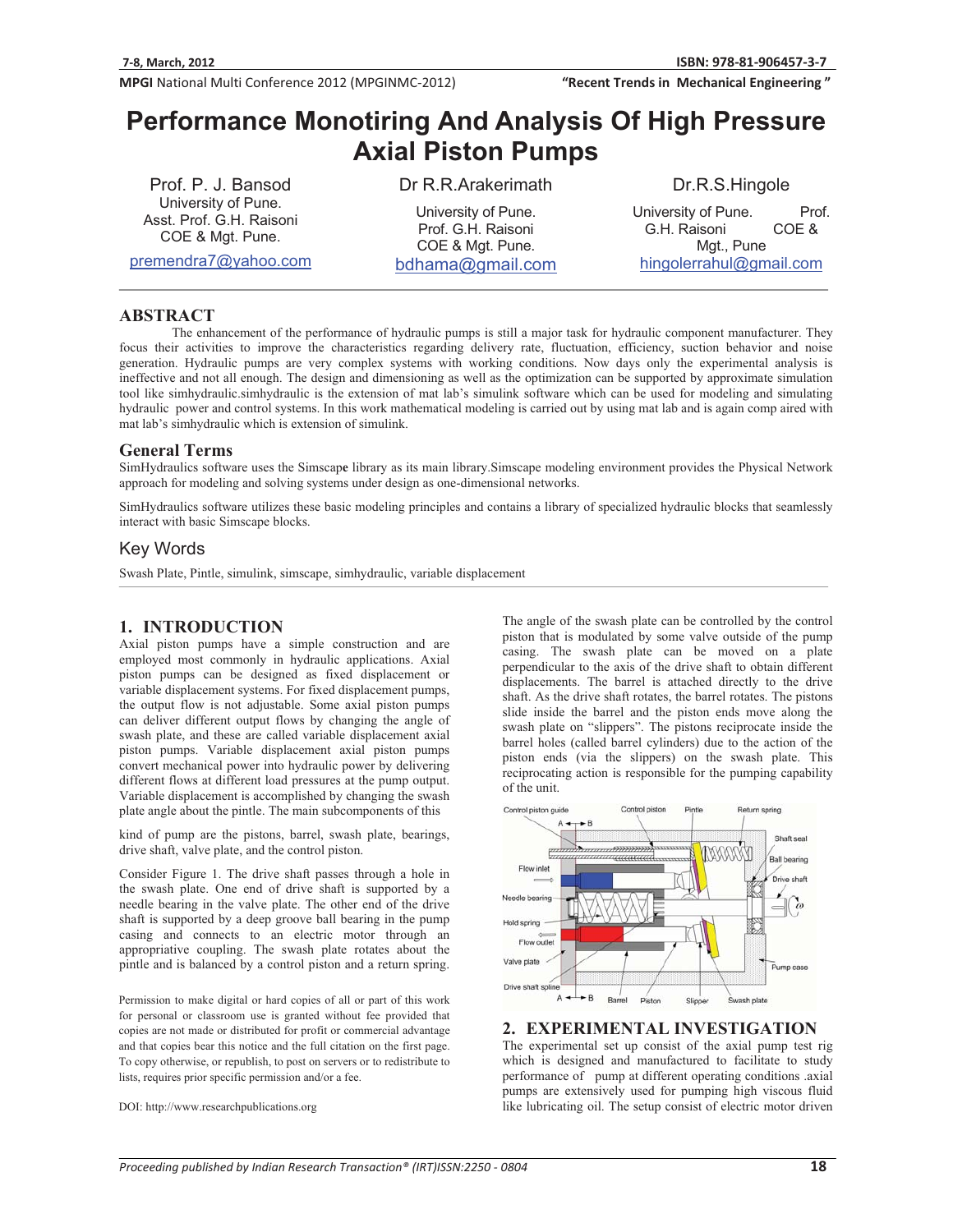axial pump which is positive displacement, the electric motor having capacity of 7.5 HP at 1500 RPM. The oil is pumped from sump tank and discharged into overhead measuring tank. The tank has dimensions of 30 cm x 30 cm.The discharge pressure can be adjusted to different settings using pressure regulating valve & back pressure valve so that pump performance characteristics can be studied for different pressure settings. The pressure gauge has range of 0-200 bar.Vacumm Gauge is used to check the suction pressure of pump having range 0-760 mm of Hg.The time required for the rise in oil level is measured using float switch & timer. Power Consumed by electric motor is measured using a digital wattmeter. Corrosion resistant M.S.tank is used as sump tank.oil is pumped from the tank and discharged back to the sump. The oil pumped is discharged into measuring tank. By recording the time required for certain rise in level, flow rate of the pump can be determined.





**Fig.2 a) Experimental Set Up**

# **3. MATHEMATICAL SIMULATION**

# **MODEL**

In an axial piston pump, piston delivers flow in a sine wave pattern. The total flow from the pump outlet is the sum of all flows delivered by each piston, which is given by a simplified mathematical "kinematical" model shown in Equation 1.

"Recent Trends in Mechanical Engineering"

$$
Q_k = \omega \frac{\pi d^2 R_p}{4} \tan \beta \sum_{k=0}^{m-1} \sin(\omega t - k\alpha),
$$
 Eq

n.( 1 )

where  $Q_k$  = Pump kinematical flow (total pump flow from the pistons) [m3/s]

 $\omega$  = Angular velocity of drive shaft [rad/s]

 $d =$  Diameter of piston [m]

Rp= Piston pitch radius on barrel [m]

 $\beta$ = Angle of swash plate [rad]

 $m =$ Number of pistons

 $t = Time [sec]$ 

 $k = 0, 1, 2, 3, \ldots$  m-1

 $\alpha$ = Phase delay [rad], equal to  $2\pi/m$ 

Equation (1), Only defines the kinematical factor of the pump. The output flow can be affected by other factors such as leakage between the valve plate and cylinder bore, leakage between the slipper and swash plate, and leakage between the cylinder bore and piston.

In developing the simulation, the following assumptions are made:

1) The pump worked at constant temperature and constant swash plate angle.

2) The flow losses due to slipper leakage and valve plate leakage were ignored.

3) The fluid density and bulk modulus are constants.

4) The pump rotational speed is constant.

5) The load in this system was constant (the needle valve area is constant).

Pressure ripple could be a more effective way to find the performance of the pump. It is easiest way to measure the output flows. For this reason flow rate and pressure variations are simulated with time by using mat lab's 7.1 software and following wave forms are drawn by using equation 1.



Fig. 3a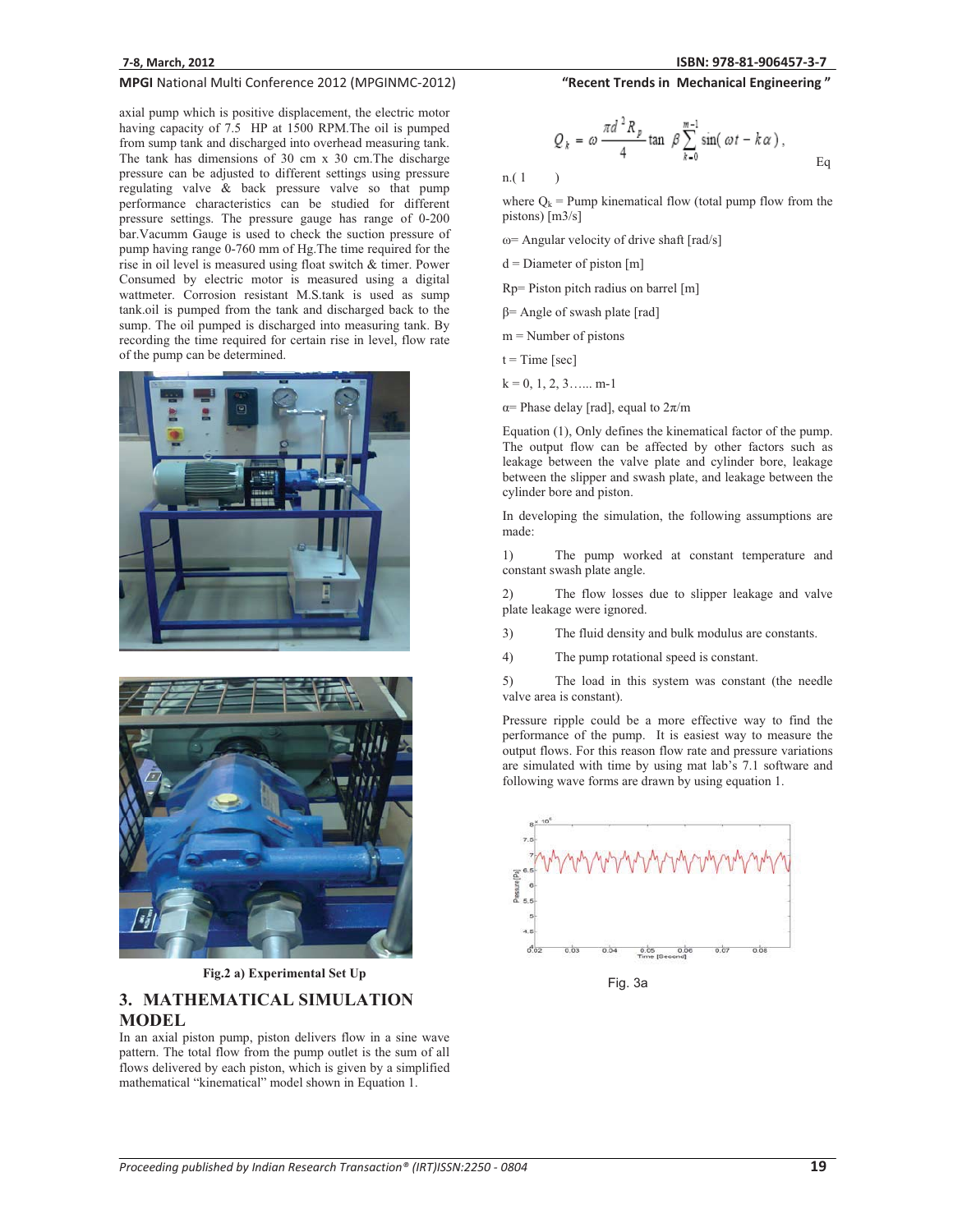



Fig 3. Simulation Results (Mathematical Modeling)

# **4. SIMULATION BY USING SIMULINK'S SIMHYDRAULIC SOFTWARE**

For carrying simulation by using simhydraulic software following rules are followed.

i) Create a Simulink model that includes hydraulic or hydro-mechanical components using

Sims capes and SimHydraulics blocks.

ii) Define component data by specifying hydraulic or mechanical properties.

iii) Specify Simulation Parameters.

iv) Fluids are assigned which are provided in simhydraulic library.

- v) Configure the solver options.
- vi) Run the simulation.

#### **4.1 Simulation Procudere**

SimHydraulics blocks, in general, feature Conserving ports and Physical Signal in ports and out ports .There are three types of Physical Conserving ports used in SimHydraulics blocks: hydraulic, mechanical translational, and Mechanical rotational. Each type has specific through and Across variables associated with it. You can connect Conserving ports only to other Conserving ports of the same type The Physical connection lines that connect Conserving ports together are bidirectional lines that carry physical variables (Across and Through variables, as described above) rather than signals. You cannot connect Physical lines to Simulink ports or to Physical Signal ports Two directly connected Conserving ports must have the same values for all their Across variables (such as pressure or angular velocity).

"Recent Trends in Mechanical Engineering"

| Simulation time                                       |                         |                                                                                                                                                     |                 |                                                                      |                                                                                         |  |
|-------------------------------------------------------|-------------------------|-----------------------------------------------------------------------------------------------------------------------------------------------------|-----------------|----------------------------------------------------------------------|-----------------------------------------------------------------------------------------|--|
| Start time: 0.0                                       |                         |                                                                                                                                                     | Stop time: 18.0 |                                                                      |                                                                                         |  |
| Solver aphons                                         |                         |                                                                                                                                                     |                 |                                                                      |                                                                                         |  |
| Type:                                                 | Variable-step           |                                                                                                                                                     |                 | ode15s (strt(IICF)                                                   |                                                                                         |  |
| Max step size:                                        | 0.2                     |                                                                                                                                                     |                 | $10 - 3$                                                             |                                                                                         |  |
| Min stap size:                                        | kits.                   |                                                                                                                                                     |                 |                                                                      |                                                                                         |  |
| Initial stag size:                                    | ads.                    |                                                                                                                                                     |                 |                                                                      | ۰                                                                                       |  |
|                                                       |                         |                                                                                                                                                     |                 | is.                                                                  | ٠                                                                                       |  |
| Number of consecutive min steps:                      |                         | t                                                                                                                                                   |                 |                                                                      |                                                                                         |  |
|                                                       | Solver Jacobian method: |                                                                                                                                                     | tulo            |                                                                      | ٠                                                                                       |  |
|                                                       |                         |                                                                                                                                                     |                 |                                                                      |                                                                                         |  |
| Tasking made for periodic sample times:               |                         | Add<br>é                                                                                                                                            |                 |                                                                      |                                                                                         |  |
| Adomatically handle rate transition for data transfer |                         |                                                                                                                                                     |                 |                                                                      |                                                                                         |  |
| Higher priority volue indicates higher task priority  |                         |                                                                                                                                                     |                 |                                                                      |                                                                                         |  |
| Zero-crossing options                                 |                         |                                                                                                                                                     |                 |                                                                      |                                                                                         |  |
|                                                       |                         |                                                                                                                                                     |                 | <b>Nonadaptive</b>                                                   | ٠                                                                                       |  |
| Time tolerance:                                       | 10"128"ees              |                                                                                                                                                     |                 |                                                                      |                                                                                         |  |
|                                                       |                         |                                                                                                                                                     |                 | 1900                                                                 |                                                                                         |  |
|                                                       |                         | Solver reset method: Fiest<br>Tasking and sample time options<br>Zero-crossing control: Use local pettings<br>Number of consecutive zero crossings: |                 | · Solver:<br>Relative tolerance:<br>· Naximum order:<br>· Algorithms | Absolute tolerance: auto<br>Shape preservation: Deable All<br>Signal threshold: initial |  |

Fig 4a) Specifying simulation Parameters



Fig.4 a) Construction of models

The input signal for the valve opening is provided by the Sine Wave block. The Valve scope reflects both the input signal and the valve opening as functions of time. The Position scope outputs the cylinder rod displacement as a function of time. Double-click both scopes to open them.

Modeling solver evaluates the model, calculates the initial conditions, and runs the simulation once the simulation starts running, the Valve and Position scope windows display the simulation results.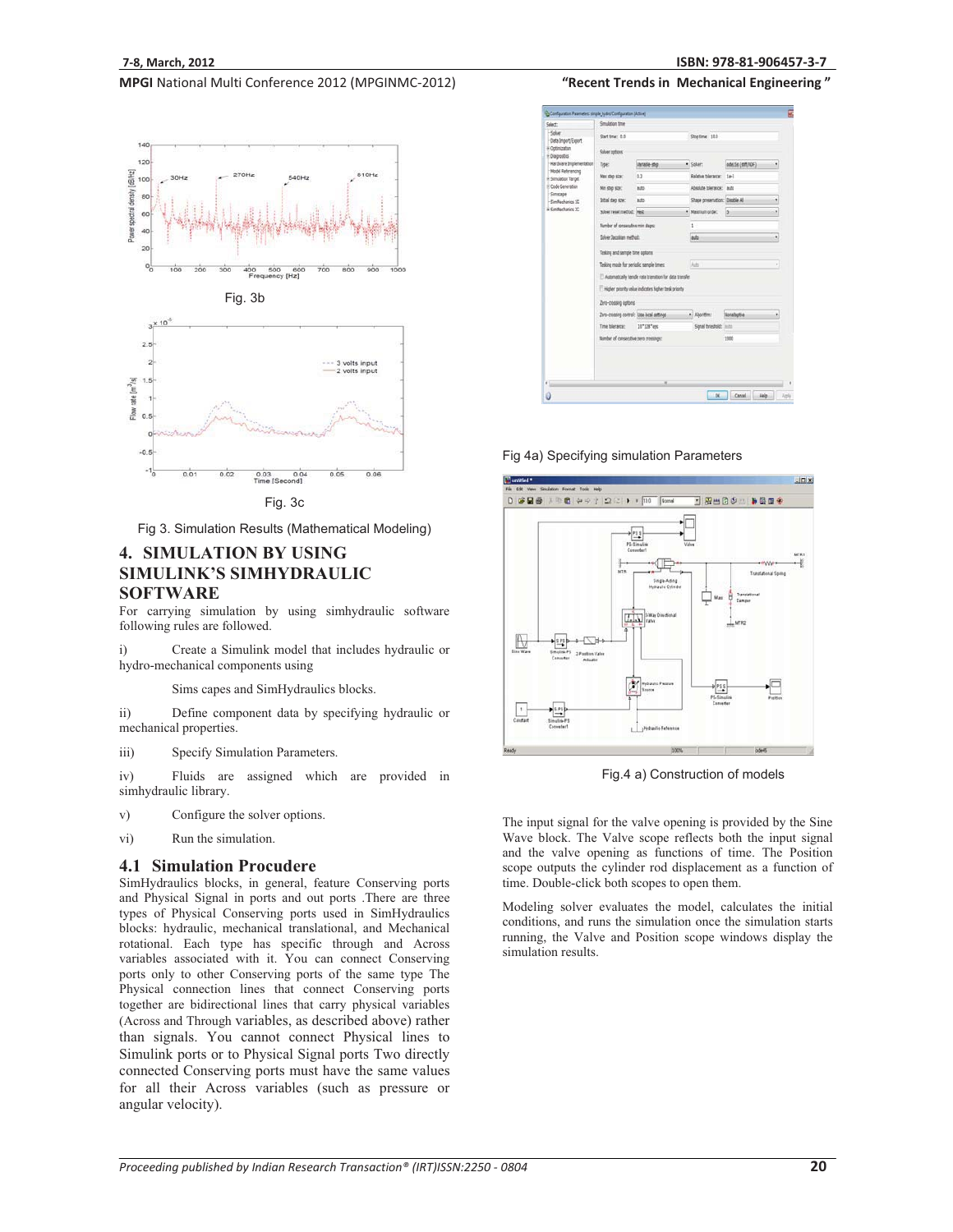| Parameters                                        |                  |
|---------------------------------------------------|------------------|
| Hydraulic fluid:                                  | Skydrol-5<br>▼   |
| Relative amount of<br>trapped air:                | 0.002            |
| System temperature (C):                           | 40               |
| Viscosity derating factor:                        | 1                |
| Fluid Properties:                                 |                  |
| Density (kg/m^3):                                 | 961.446          |
| Viscosity (cSt):                                  | 8.74165          |
| Bulk modulus (Pa) at atm.<br>pressure and no gas: | $1.31347e + 009$ |

Fig.4c) Assigning of Fluids

| <b>Block Parameters: 3-Way Directional Valve</b> |                                                                                                                                                                                                                                                                                                                                                                                                                                                                                                                                                                                                                                                                                                                                                                                                | $\vert x \vert$ |
|--------------------------------------------------|------------------------------------------------------------------------------------------------------------------------------------------------------------------------------------------------------------------------------------------------------------------------------------------------------------------------------------------------------------------------------------------------------------------------------------------------------------------------------------------------------------------------------------------------------------------------------------------------------------------------------------------------------------------------------------------------------------------------------------------------------------------------------------------------|-----------------|
| -3-Way Directional Valve                         |                                                                                                                                                                                                                                                                                                                                                                                                                                                                                                                                                                                                                                                                                                                                                                                                |                 |
| orifice A-T.                                     | The block simulates a 3-way directional continuous valve as a data sheet-based model. To parameterize the block, 3 options are<br>available: (1) by maximum area and control member stroke, (2) by the table of valve area vs. control member displacement, and<br>(3) by the pressure-flow rate characteristics. The lookup table block is used in the second and third cases for interpolation and<br>extrapolation. 3 methods of interpolation and 2 methods of extrapolation are provided to choose from.<br>Connections P. T. and A are hydraulic conserving ports associated with the valve inlet, outlet, and actuator terminal respectively.<br>Connection S is a physical signal port through which control signal is applied. Positive signal at port S opens orifice P-A and closes |                 |
| Parameters-                                      |                                                                                                                                                                                                                                                                                                                                                                                                                                                                                                                                                                                                                                                                                                                                                                                                |                 |
| Model parameterization:                          | By maximum area and opening                                                                                                                                                                                                                                                                                                                                                                                                                                                                                                                                                                                                                                                                                                                                                                    |                 |
| Valve passage maximum area:                      | $1e-4$                                                                                                                                                                                                                                                                                                                                                                                                                                                                                                                                                                                                                                                                                                                                                                                         | $m^2$           |
| Valve maximum opening:                           | 0.01                                                                                                                                                                                                                                                                                                                                                                                                                                                                                                                                                                                                                                                                                                                                                                                           | m               |
| Flow discharge coefficient:                      | 0.7                                                                                                                                                                                                                                                                                                                                                                                                                                                                                                                                                                                                                                                                                                                                                                                            |                 |
| Orifice P-A initial opening:                     | o                                                                                                                                                                                                                                                                                                                                                                                                                                                                                                                                                                                                                                                                                                                                                                                              | m               |
| Orifice A-T initial opening:                     | 0.08                                                                                                                                                                                                                                                                                                                                                                                                                                                                                                                                                                                                                                                                                                                                                                                           | m               |
| Critical Reynolds number:                        | 12                                                                                                                                                                                                                                                                                                                                                                                                                                                                                                                                                                                                                                                                                                                                                                                             |                 |
| Leakage area:                                    | $1e-6$                                                                                                                                                                                                                                                                                                                                                                                                                                                                                                                                                                                                                                                                                                                                                                                         | $m^2$           |
|                                                  | Cancel<br>0K                                                                                                                                                                                                                                                                                                                                                                                                                                                                                                                                                                                                                                                                                                                                                                                   | Help<br>Apply   |

Fig. 4d) Parameters assigned to direction control valve

After running the simulation the following graphs are plotted by using simhydraulic simulation tool which displays the following results in graphical form.

"Recent Trends in Mechanical Engineering"



Fig. 5a